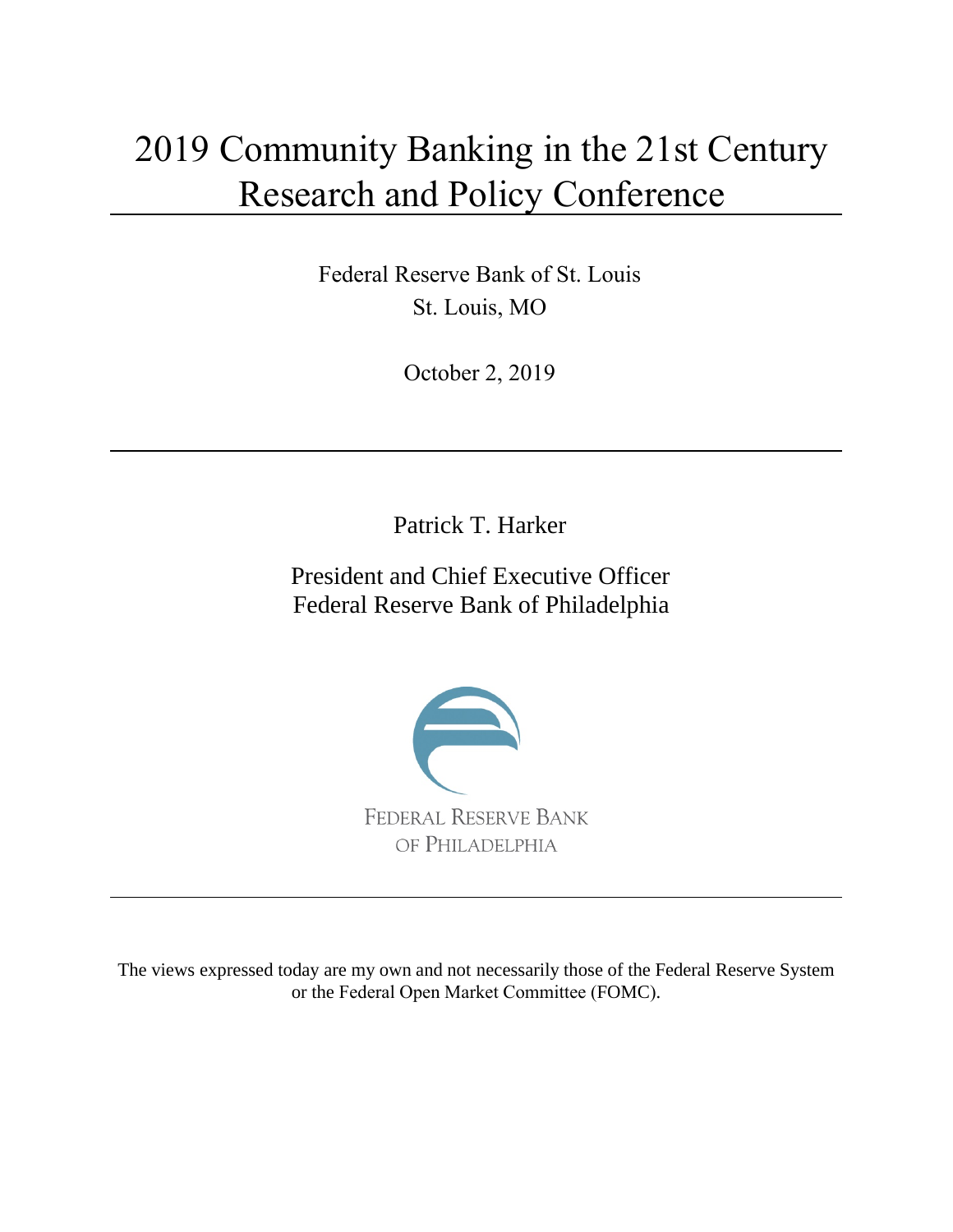## **2019 Community Banking in the 21st Century Research and Policy Conference**

Federal Reserve Bank of St. Louis St. Louis, MO

October 2, 2019

Patrick T. Harker President and Chief Executive Officer Federal Reserve Bank of Philadelphia

Good morning and thank you. It's great to be here, and to share space on an agenda with so many experts and voices of authority on community banking issues, including some of my Federal Reserve colleagues. The one problem is that when you speak on day two of a conference like this, you run the risk that your colleagues already made the most important points, and you'll just sound repetitive.

And while we hopefully won't sound exactly the same, I'm sure we're all touching on at least some of the same themes. Because if there's one thing that I've found unanimous agreement on, it's the importance of community banks.

Since I'm mentioning the views of my Fed colleagues, now is probably a good time to interject the standard Fed disclaimer that the views I express today are mine alone and do not necessarily reflect those of anyone else in the Federal Reserve System. Which is something else you've probably already heard …

As I said, if there is one overarching message to both this conference and our work within the Federal Reserve, it is the critical importance of community banks. The Philadelphia Fed is largely a community bank supervisor, so we have a front-row seat to the effects of community banking throughout our District, and the way it's embedded in the DNA of our local economies.

We were particularly proud to note that the winning team in the CSBS's case study contest was won by a Pennsylvania school —congratulations again to Juniata College — and, in fact, almost one-third of the teams hailed from Pennsylvania.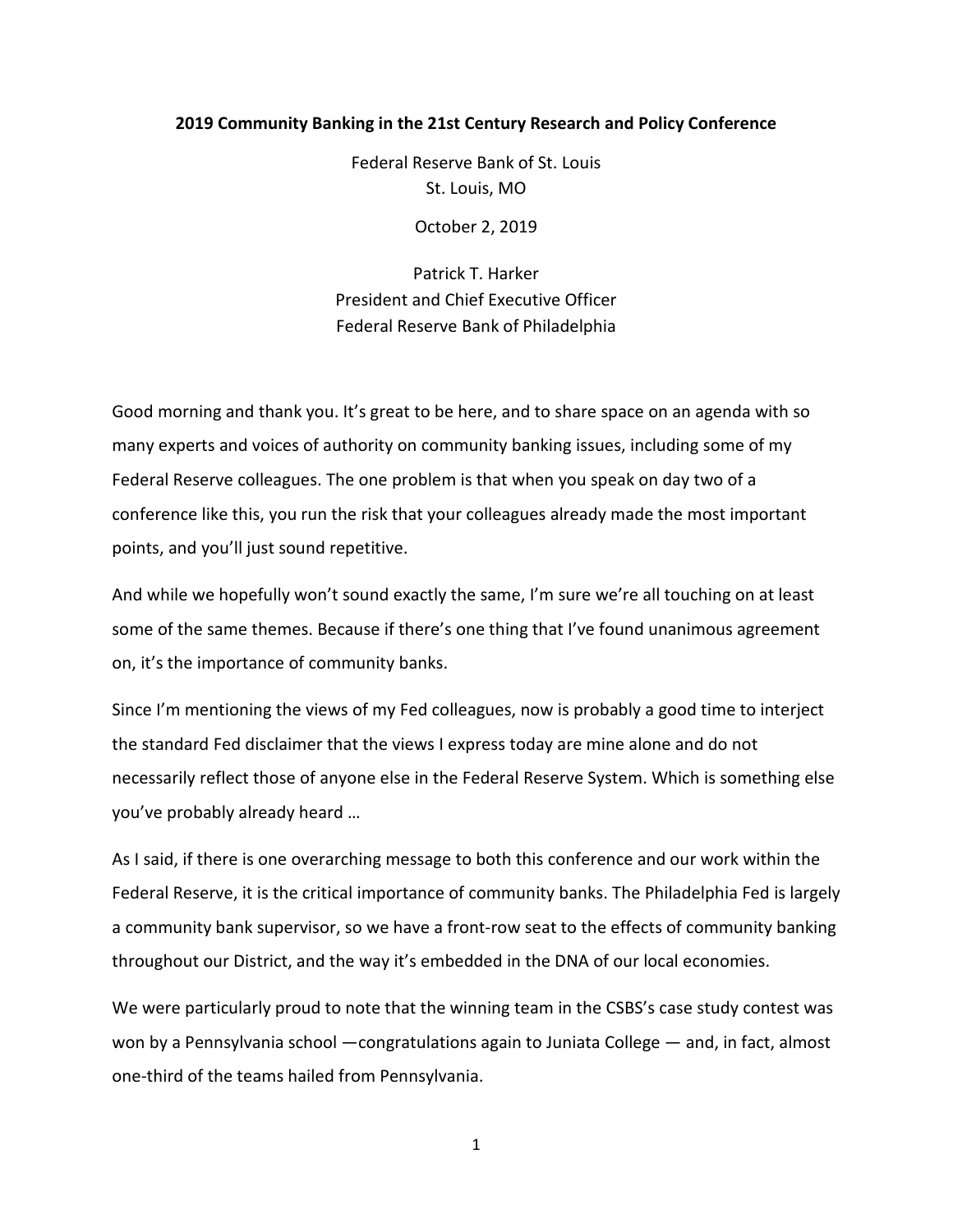The Philadelphia Fed has the smallest geographic District in the System, which I actually see as a strategic advantage. Within those borders, we have areas that reflect the makeup of the country as a whole: urban, rural, suburban, postindustrial. So we get insight on a diverse set of economic profiles. Our size also makes it easier to spend time out in the District, talking to business and community leaders to get a better take on what they're seeing day to day. Something I've seen again and again is that the places that are doing well are the places where there's a strong community banking presence. In fact, I'd say that, particularly for smaller cities and towns, community banks are essential to their economic success.

But community banks don't just have local or regional impact; the insight we get from our contacts gives context to a remarkably complex national economy. And that factors into my own views on monetary policy when we're considering what steps to take for the country as a whole.

I often note that the U.S. economy  $-$  the biggest, and arguably most complex, in the world  $-$  is fundamentally just a collection of myriad microeconomies. It's communities and localities, neighborhoods and families, and businesses of all sizes. As both businesses and as the touchstones of those individual economies, community banks play a key role in their success.

For that reason, it's important that regulators recognize  $-$  and help mitigate  $-$  the challenges you face. Because there are several issues on the horizon, including technological change, demographic pressures, and regulatory burden.

Again, I know I'm repeating the messages you've already heard from my colleagues and contemporaries. But given the importance of community banks to the economy and the financial system, they're worth repeating.

## **Technological Change**

I'm being followed on the agenda by a panel on technology's impact on banking, and that's been a central discussion across industries for some time. Cybersecurity, of course, has been a concern for banks of all sizes, but the pressure on smaller institutions can intensify when they can't attain the same economies of scale as the larger ones.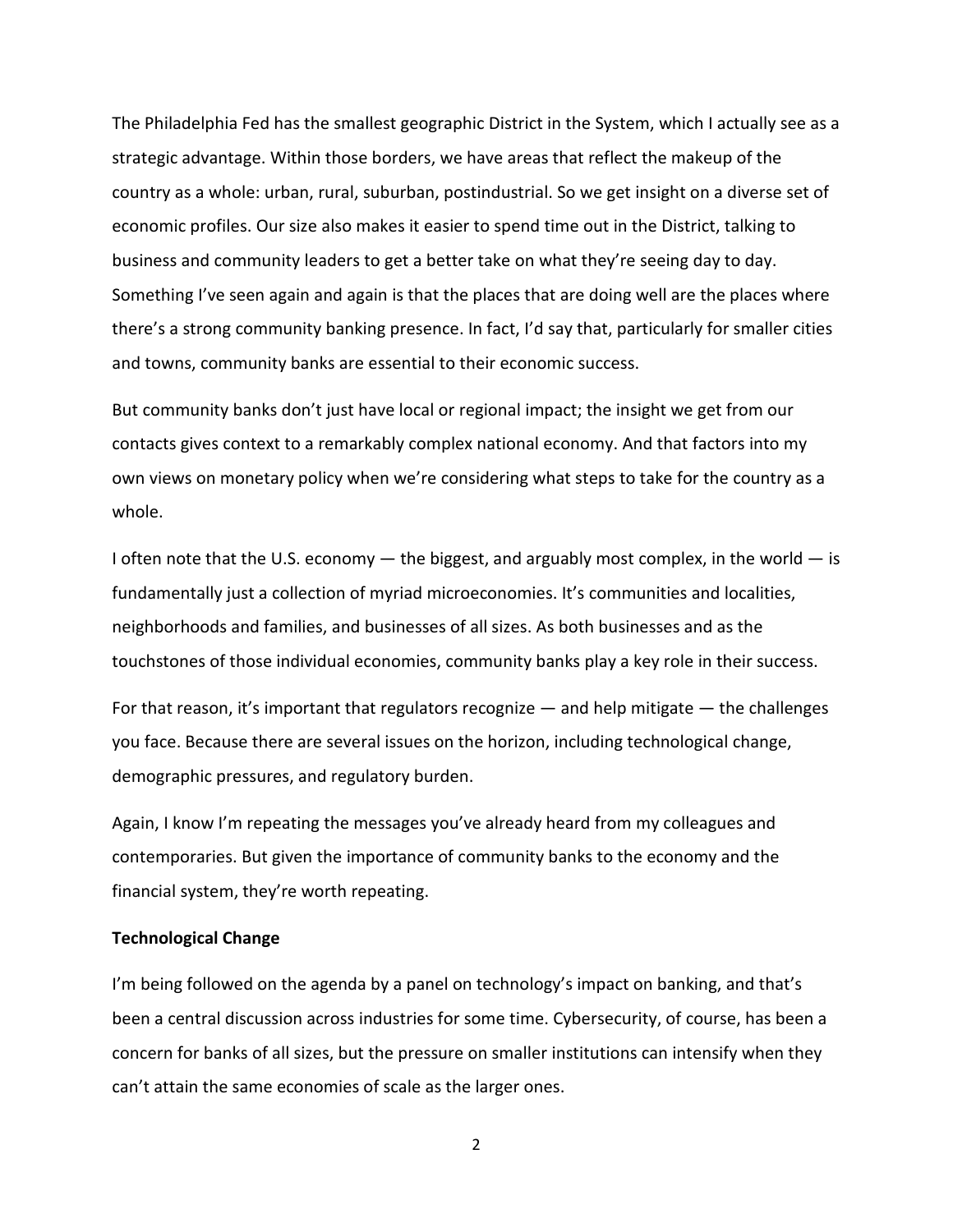Then there are advances in fintech and changes to businesses of all sorts with the continued march of overall technological disruption.

We at the Philadelphia Fed have a particular focus on technological advancement – how machine learning and AI affect the workforce and business decisions; how it's impacting choices people make about education and training; and how, frankly, it is changing the entire economic landscape. And community banks are certainly not immune.

But I think there are two important things to remember for this sector in particular.

First, that change isn't new; it's been a constant feature of the industry for decades. It just looks different now. Second, I think those advancements in general amplify the unique importance of community banks, and, in fact, create opportunities.

Taking those in turn, technological change itself is not new — many of you have been in the industry for a long time and have seen that firsthand. Fintech absolutely presents a fundamental change in the way we bank — but so did securitization, credit scoring, and prepaid cards. So did ATMs. It's true that they all look pretty quaint when you compare them to today's technology — just like a Walkman looks virtually antique compared to a streaming app on your phone. But both the Walkman and the ATM were revolutionary at the time.

Banking has seen constant change and churn for the past half century. The difference is that today's technology makes the delivery system more advanced than ever before, and it turbocharges the pace of change. Peer-to-peer lending, for instance, has been going on since humanity first established a barter system; it's just being delivered via a different platform. In my day, it took the form of Frankie borrowing \$20 from Jimmy at the local bar. I suppose one big difference is that Jimmy knew where Frankie lived, so default rates were significantly lower in the low-tech version.

Overall, however, with fintech, it's the platform that's new, rather than the product or service.

That, of course, presents a business opportunity. It's likely that partnerships between community banks and fintechs are going to increase, because the fundamentals of the banking system aren't going to change. Whatever mode or method technology provides to deliver those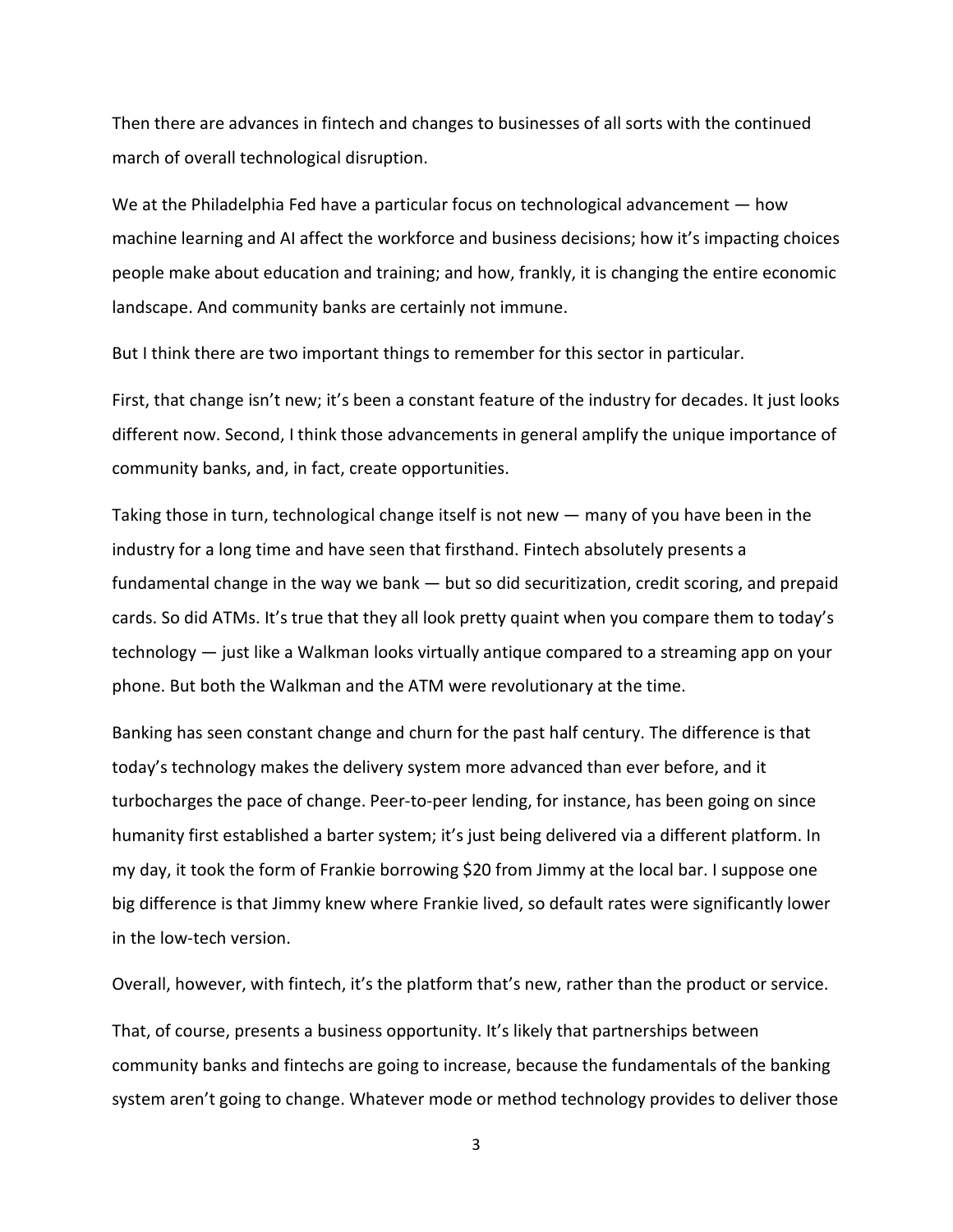services, they still need a trusted broker of money. And while bigger institutions may be better positioned to take on the risk of a fintech partnership, the fundamental advantage of community banks is the high level of trust their customers have in them. While community banks will obviously have to do their due diligence in forming partnerships, I'd argue that their deep base of trust is a valuable, competitive asset from the fintech perspective.

The second technology-based issue is the advances in AI and machine learning, which actually makes the case that the skills and expertise particular to community banking are more important now than ever before. Technology is only as smart as the data we input, and, particularly in the case of functions like algorithmic lending, the advantage of community banking is even more clear cut.

Community banks know their customers. There's a local understanding that can't be programmed into a one-size-fits-all approach to lending. You heard yesterday from the Bank of Bird-in-Hand's CEO Lori Maley. They're actually an example I often use, because it's a perfect case study in local understanding. On paper, the communities they serve wouldn't look creditworthy to most banks. But Bird-in-Hand knows that when something happens, the community comes together to fix it. When a barn burns down, the community comes together to build a new one. If someone's in danger of missing a scheduled payment, the community pools their resources to make it. That knowledge and understanding of who your customers are is an advantage that just can't be replicated by an algorithm.

My daughter and son-in-law encountered the same thing when they tried to buy insurance for their first house. Philadelphia, like most places, has some linguistic quirks, like the extra "r" in the word water — or "werder." We also have row houses, while most of the East Coast has townhouses or brownstones. In conversation, it's not a big deal. In real estate dealings, it's a very different story. My daughter's first broker didn't have row houses listed in the database, and they couldn't just reclassify the property because the roof didn't fit the narrow description of the alternatives. After a lot of time spent in a "Who's on First"-type back and forth, they walked down the street to a local agent who got the insurance approved that day.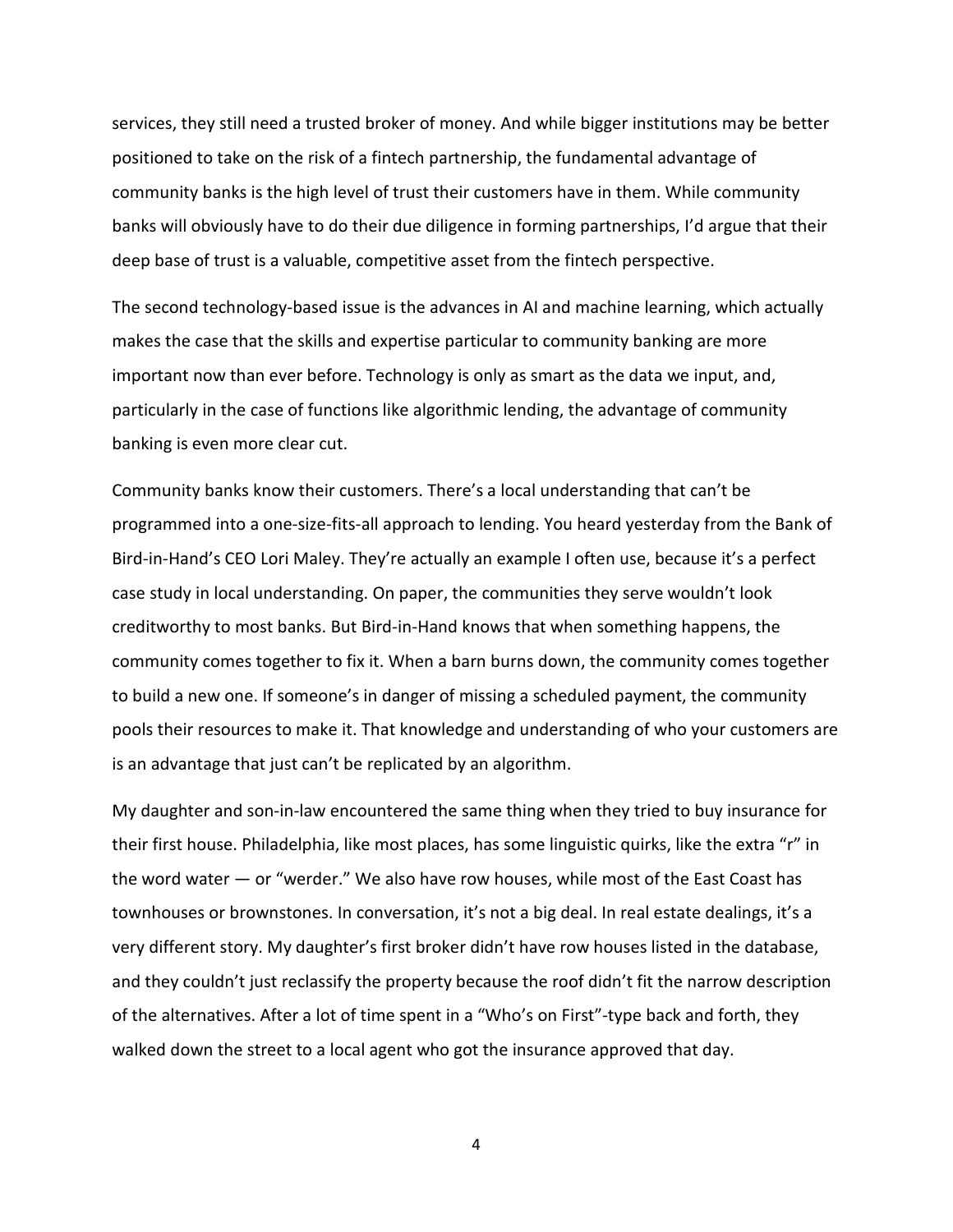That's just one example of how a molehill can turn into a mountain for customers. And the flexibility community banks have to meet local needs creates a loyal base.

So it's not just that technology highlights the competitive advantage of community banks' local knowledge; I honestly think it creates an opportunity as that specialist insight becomes more and more clear in comparison.

#### **Demographic and Other Changes in Community Banking**

So community banks have expert local knowledge, they know their customers, and they reflect the needs of the communities they serve. But the demographics of communities across the country are changing, as is the community banking landscape. Since 2009, the number of community banks has declined by about one-third. Nationwide, bank failures have accounted for about a fifth of the reduction, while the rest are due to M&As. In the Philadelphia Fed's District, the reduction in community banks has been slightly higher than the national average over that period — 38 percent for the Third District versus 34 percent nationwide. But the *size* of banks in the Philadelphia Fed's District has increased significantly more than the national average, with Third District banks' median assets increasing by 89 percent, versus the national rate of 57 percent. Those data point to rates of M&A activity that appear to have strengthened the resulting institutions and community banking overall. Over the same decade, we've seen a concurrent change in the asset mix with a significant rise in multifamily loans  $-91$  percent overall — though they still represent just 4 percent of total assets. And while securities have declined slightly, they remain the largest portion of the asset mix at 17 percent.

So while there are fewer community banks in the District, they've grown larger and more complex.

Demographic changes, such as aging and increasingly less-mobile populations, have already affected community banking as a whole, and that will likely continue, meaning they may have to rethink their business models. That might mean more personal lending and greater small business lending. It could mean more commercial real estate lending or more projects with greater potential risk, but also greater possibilities for reward. From the regulatory and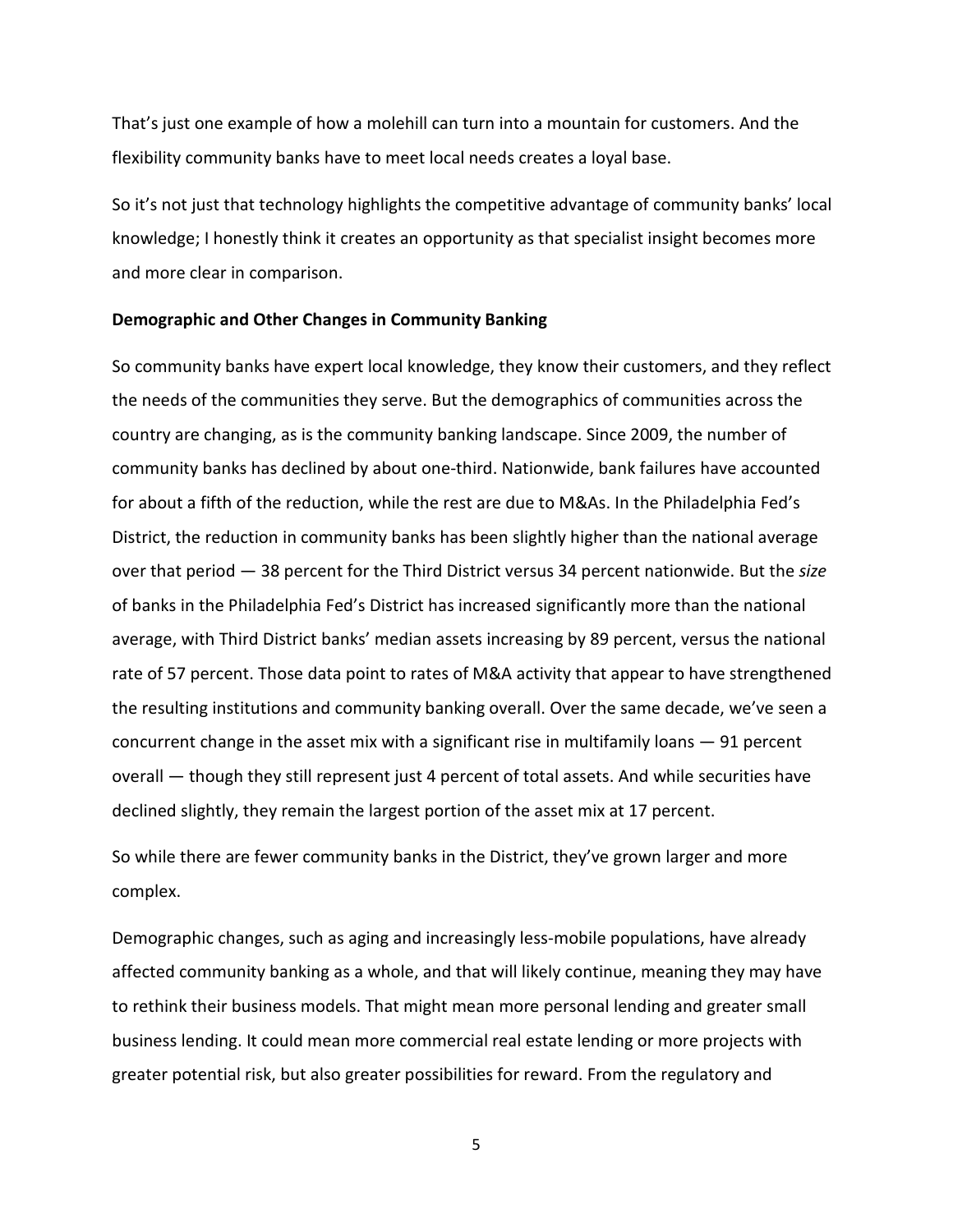supervisory perspective, it will be important to watch for those changes and work to take them into account.

### **Regulatory Burden**

We do a lot of work on economic mobility in our District, and community banks have been central to our impact. Given how much is tied up in their success, I think it's incumbent on us as regulators to be supportive of community banks' continued viability.

We are well aware of the regulatory burdens that community banks have faced. I think that humanity has a propensity to overcorrect in response to crisis, so the pendulum sometimes swings a bit too far in the other direction. In the aftermath of the financial crisis, it made sense to put every mechanism in place to prevent a reoccurrence of the worst economic disaster since the Great Depression. But there's virtually universal agreement that community banks wound up on the wrong end of that pendulum swing. We've made progress in correcting that, including easing up on timelines and reporting requirements, but there's still more to do.

For me, a crucial element is how we work with banks. It's important that we're able to fix errors by working together, rather than at odds; to distinguish mistakes from bad faith. It's also critical that we continue to provide research and support. At the Philadelphia Fed, we've been looking at succession planning in particular, and our LINC program helps build relationships between community banks and community development organizations.

Because community banks play such a vital role in the vibrancy of local communities, it's important that their business strategies take that impact into account, particularly for groups on the margins. And from the regulatory side, it's important to make space for efforts that might involve more risk, but also have the potential for greater reward.

We have a bank in our District, ESSA Bank & Trust, that partnered with an existing program to ease ex-offenders' transition back into the community. They've set aside \$250,000 to make loans of up to \$15,000 per person for housing, transportation, or education and training. The participants have to take financial literacy courses and provide a plan for the loan: One needed